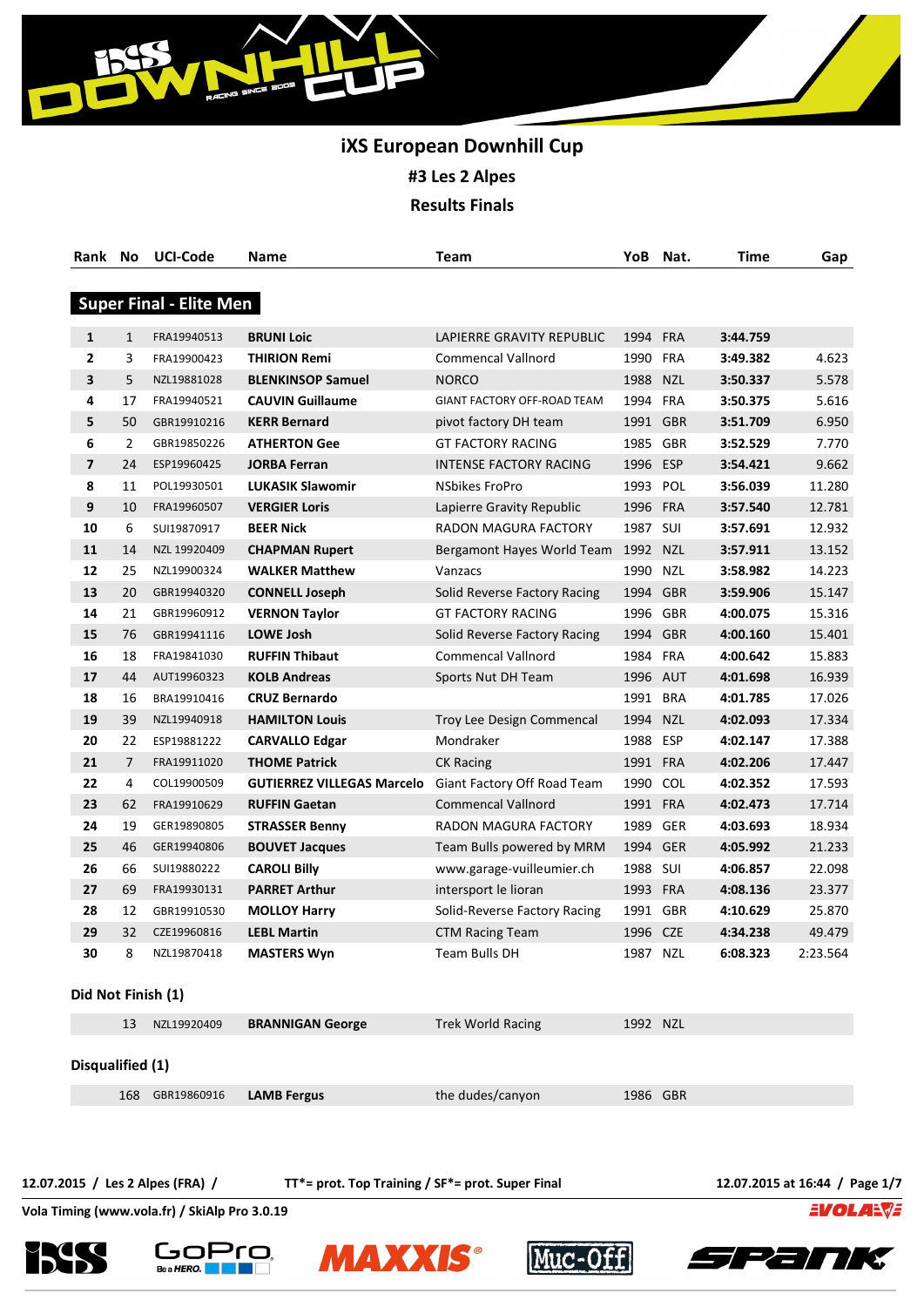

| Rank               | No  | <b>UCI-Code</b>            | <b>Name</b>                | Team                           | YoB      | Nat.       | Time     | Gap      |
|--------------------|-----|----------------------------|----------------------------|--------------------------------|----------|------------|----------|----------|
|                    |     |                            |                            |                                |          |            |          |          |
|                    |     | <b>Elite Women - Final</b> |                            |                                |          |            |          |          |
| 1                  | 106 | FRA19900208                | <b>NICOLE Myriam</b>       | <b>Commencal Vallnord</b>      | 1990     | <b>FRA</b> | 4:28.321 |          |
| 2                  | 102 | AUS19880613                | <b>HANNAH Tracey</b>       | Polygon UR                     | 1988 AUS |            | 4:28.349 | 0.028    |
| 3                  | 105 | SUI19860919                | <b>SIEGENTHALER Emilie</b> | pivot factory DH team          | 1986     | SUI        | 4:36.508 | 8.187    |
| 4                  | 111 | ITA19901127                | <b>FARINA Eleonora</b>     | <b>MANGUSTA BIKE TEAM</b>      | 1990     | <b>ITA</b> | 4:45.081 | 16.760   |
| 5                  | 104 | SUI19911106                | <b>CAPPELLARI Carina</b>   | RADON MAGURA FACTORY           | 1991 SUI |            | 4:53.635 | 25.314   |
| 6                  | 103 | CAN19901027                | <b>BROWN Casey</b>         | Bergamont Hayes World Team     | 1990     | CAN        | 4:57.674 | 29.353   |
| $\overline{7}$     | 109 | GER19881011                | <b>RÜCKNAGEL Harriet</b>   | Rad-Art Ilmenau                | 1988     | <b>GER</b> | 5:01.478 | 33.157   |
| 8                  | 120 | NED19820707                | <b>BEERTEN Anneke</b>      | Specialized Racing             | 1982     | <b>NED</b> | 5:04.160 | 35.839   |
| 9                  | 113 | NZL19930417                | <b>SANDLER Veronique</b>   |                                | 1993     | <b>NZL</b> | 5:05.664 | 37.343   |
| 10                 | 107 | ARG19930929                | <b>NOGUEIRA Camila</b>     |                                | 1993     | ARG        | 5:09.925 | 41.604   |
| 11                 | 112 | NED19950416                | <b>NIJHUIS Eline</b>       | <b>COMBEERACING</b>            | 1995     | <b>NED</b> | 5:13.327 | 45.006   |
| 12                 | 110 | NZL19941101                | <b>TYAS Sophie</b>         |                                | 1994     | <b>NZL</b> | 5:17.026 | 48.705   |
| 13                 | 116 | GBR19920911                | <b>LACEY Suzanne</b>       | Team Aston Hill/ Banshee Bikes | 1992     | <b>GBR</b> | 5:45.288 | 1:16.967 |
| 14                 | 118 | GBR19931110                | <b>DREES Lucy</b>          | <b>Team Aston Hill</b>         | 1993     | <b>GBR</b> | 5:46.398 | 1:18.077 |
|                    |     |                            |                            |                                |          |            |          |          |
| Did Not Finish (1) |     |                            |                            |                                |          |            |          |          |

| 115 GER19840905 KLOS Katharina | Team Bikedevilz | 1984 GER |  |
|--------------------------------|-----------------|----------|--|
|--------------------------------|-----------------|----------|--|

## **Elite Men - Small Final**

| 1                       | 26  | AUT19900121 | <b>TETZLAFF Boris</b>      | Sports Nut DH Team             | 1990 AUT |            | 3:59.723 |        |
|-------------------------|-----|-------------|----------------------------|--------------------------------|----------|------------|----------|--------|
| $\overline{2}$          | 40  | BEL19950328 | <b>PAZDZIORKO Gregoire</b> | barracuda company              | 1995     | BEL        | 4:00.449 | 0.726  |
| $\overline{\mathbf{3}}$ | 158 | FRA19920911 | <b>CHOLLEY Geoffrey</b>    | <b>REMIREMONT VTT</b>          | 1992 FRA |            | 4:02.338 | 2.615  |
| 4                       | 29  | GBR19930927 | <b>BUCHANAN Lewis</b>      | Banshee Bikes Factory Team     | 1993     | <b>GBR</b> | 4:04.704 | 4.981  |
| 5                       | 51  | AUS19960816 | <b>VARLEY Aiden</b>        | GIANT/ YARRA VALLEY CYCLES     | 1996     | AUS        | 4:05.461 | 5.738  |
| 6                       | 37  | NZL19890902 | <b>MEILINK Daniel</b>      | Vanzacs                        | 1989     | <b>NZL</b> | 4:06.383 | 6.660  |
| $\overline{7}$          | 31  | ARG19930526 | <b>SEEWALD Pablo</b>       | RadsSportFrei                  | 1993 ARG |            | 4:06.972 | 7.249  |
| 8                       | 292 | NZL19911015 | <b>DICKERSON Bryn</b>      | <b>TEAM Racing DUDES</b>       | 1991     | NZL        | 4:07.121 | 7.398  |
| 9                       | 28  | CZE19940609 | <b>SEHNAL Stanislav</b>    | Banshee Bikes Factory Team     | 1994     | <b>CZE</b> | 4:09.148 | 9.425  |
| 10                      | 172 | FRA19930511 | <b>BOUCHEROT Tanguy</b>    | <b>US CAGNES</b>               | 1993     | <b>FRA</b> | 4:10.207 | 10.484 |
| 11                      | 177 | REU19941001 | <b>PAYET Romain</b>        |                                | 1994 REU |            | 4:11.357 | 11.634 |
| 12                      | 61  | SUI19960616 | <b>SCHÄR Mike</b>          | Stöckli Bike Geroldswil - Zimt | 1996     | SUI        | 4:12.075 | 12.352 |
| 13                      | 57  | AUT19900521 | <b>PLANITZER Markus</b>    | Bikestore Graz-Nord            | 1990 AUT |            | 4:12.111 | 12.388 |
| 14                      | 71  | GBR19960226 | <b>CARTERS Drew</b>        | CutMedia/SantaCruz             | 1996     | <b>GBR</b> | 4:12.280 | 12.557 |
| 15                      | 74  | ARG19891117 | <b>MAIO Jeremias</b>       |                                | 1989     | ARG        | 4:13.274 | 13.551 |
| 16                      | 88  | GBR19870914 | <b>GEBBIE Joel</b>         |                                | 1987     | <b>GBR</b> | 4:14.415 | 14.692 |
| 17                      | 48  | AUT19921104 | <b>KOELLNER Leopold</b>    | Mountainbiker.at               | 1992     | AUT        | 4:14.713 | 14.990 |
| 18                      | 53  | AUS19960908 | <b>DENGATE Ben</b>         |                                | 1996     | AUS        | 4:15.178 | 15.455 |

**12.07.2015 / Les 2 Alpes (FRA) / TT\*= prot. Top Training / SF\*= prot. Super Final 12.07.2015 at 16:44 / Page 2/7**

**EVOLANTE** 









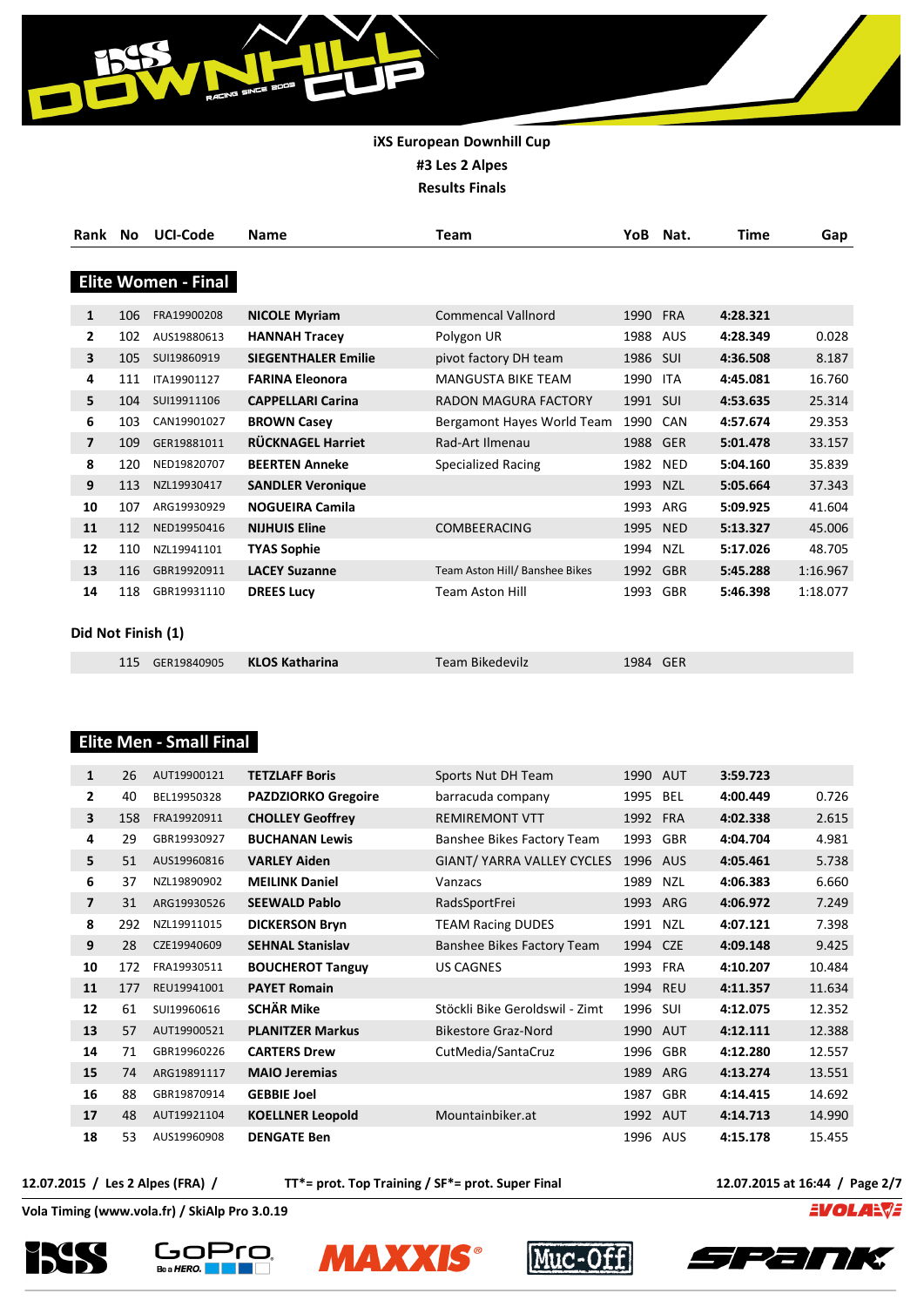| Rank | No  | <b>UCI-Code</b> | Name                            | Team                           | YoB      | Nat.       | <b>Time</b> | Gap    |
|------|-----|-----------------|---------------------------------|--------------------------------|----------|------------|-------------|--------|
| 19   | 205 | NZL19960917     | <b>HAMILTON Connor</b>          | Commencal Troy Lee Design Race | 1996     | <b>NZL</b> | 4:15.479    | 15.756 |
| 20   | 64  | CZE19951023     | <b>MALÝ Petr</b>                | Maloch Racing Team             | 1995 CZE |            | 4:15.603    | 15.880 |
| 21   | 55  | AUS19961229     | <b>MCCORKELL Matthew</b>        |                                | 1996 AUS |            | 4:15.837    | 16.114 |
| 22   | 94  | FRA19910620     | <b>ROBLES Raphael</b>           | <b>SB Racing</b>               | 1991 FRA |            | 4:18.073    | 18.350 |
| 23   | 83  | SUI19880516     | <b>KUETTEL Fabian</b>           | <b>Gypsy Global Racing</b>     | 1988 SUI |            | 4:18.919    | 19.196 |
| 24   | 146 | FRA19840831     | <b>SELLIER Fabien</b>           | impose ton ride                | 1984 FRA |            | 4:18.962    | 19.239 |
| 25   | 295 | AUS19940228     | <b>MCMILLAN David</b>           | VANZACS                        | 1994 AUS |            | 4:19.228    | 19.505 |
| 26   | 67  | ITA19880714     | <b>TONDIN Dennis</b>            | <b>MANGUSTA BIKE TEAM</b>      | 1988 ITA |            | 4:19.348    | 19.625 |
| 27   | 84  | SUI19871012     | ROSSÉ Julien                    | Magmabike                      | 1987 SUI |            | 4:20.694    | 20.971 |
| 28   | 81  | FRA19920103     | <b>BRIQUEZ Cyril</b>            | <b>Cran Gevrier VTT</b>        | 1992 FRA |            | 4:22.311    | 22.588 |
| 29   | 98  | AUS19890507     | <b>DAVIES Jarrah</b>            |                                | 1989 AUS |            | 4:22.943    | 23.220 |
| 30   | 171 | FRA19920730     | <b>SEUX Thomas</b>              | UC d\'affinois/PELUSSIN        | 1992 FRA |            | 4:23.812    | 24.089 |
| 31   | 41  | BEL19940216     | <b>MATHIEU Nicolas</b>          | DC Team / GT Bliss             | 1994 BEL |            | 4:24.912    | 25.189 |
| 32   | 297 | ITA19901030     | <b>RIGHI Filippo</b>            | CICCI LUCCHINI.COM             | 1990 ITA |            | 4:25.057    | 25.334 |
| 33   | 73  | BEL19910416     | <b>SIMON Nicolas</b>            | NicoSimon14 / DCTEAMBikes      | 1991 BEL |            | 4:26.099    | 26.376 |
| 34   | 151 | SUI19921009     | <b>OPPLIGER Timothée</b>        | one80-shop.ch                  | 1992     | SUI        | 4:26.685    | 26.962 |
| 35   | 170 | FRA19930920     | <b>ARNAUD Aurèle</b>            | Two Wheels                     | 1993 FRA |            | 4:28.091    | 28.368 |
| 36   | 164 | ITA19950118     | <b>BOUCHARD Davide Giovanni</b> | TEAM IL CICLISTA NUKEPROOF     | 1995 ITA |            | 4:28.944    | 29.221 |
| 37   | 184 | FRA19930517     | <b>MAILLOT Baptiste</b>         |                                | 1993 FRA |            | 4:30.012    | 30.289 |
| 38   | 95  | DEN19950124     | <b>LETH Frederik</b>            | Bikester.com                   |          | 1995 DEN   | 4:30.348    | 30.625 |
| 39   | 150 | FRA19940108     | <b>MAUPAS Jordan</b>            | mountainbikerparis             | 1994 FRA |            | 4:30.362    | 30.639 |
| 40   | 100 | SUI19890827     | <b>TSCHENETT Vito</b>           | Da Pilten                      | 1989 SUI |            | 4:30.612    | 30.889 |
| 41   | 78  | FRA19930418     | <b>HEBERT Ambroise</b>          | Alpes Mancelles Ride           | 1993 FRA |            | 4:31.179    | 31.456 |
| 42   | 286 | FRA19880926     | <b>NONY Philippe</b>            | TOAC                           | 1988 FRA |            | 4:31.201    | 31.478 |
| 43   | 89  | DEN19890612     | <b>SORENSEN Danny</b>           | Gripgrab                       | 1989     | <b>DEN</b> | 4:33.212    | 33.489 |
| 44   | 144 | FRA19951026     | <b>DUMONT Antoine</b>           | Fmp-Mtb                        | 1995 FRA |            | 4:34.007    | 34.284 |
| 45   | 194 | NZL19961118     | <b>HALL Roderick</b>            |                                | 1996     | <b>NZL</b> | 4:34.231    | 34.508 |
| 46   | 143 | GBR19920204     | <b>CARTIGNY Tom</b>             | Drift Riding                   | 1992     | GBR        | 4:34.395    | 34.672 |
| 47   | 87  | GER19850514     | <b>DIERICH Dominik</b>          | <b>TREK AmperRad</b>           | 1985 GER |            | 4:34.493    | 34.770 |
| 48   | 136 | FRA19921001     | <b>FAVRE-FELIX Sylvain</b>      | <b>CRAN GEVRIER VTT</b>        | 1992     | <b>FRA</b> | 4:35.013    | 35.290 |
| 49   | 34  | LUX19930916     | <b>JONES Chris</b>              |                                | 1993 LUX |            | 4:35.700    | 35.977 |
| 50   | 197 | FRA19930127     | <b>RESSICAUD Thomas</b>         |                                | 1993 FRA |            | 4:36.260    | 36.537 |
| 51   | 49  | RSA19920709     | <b>VAN EEDEN Duran</b>          |                                | 1992 RSA |            | 4:37.283    | 37.560 |
| 52   | 163 | BEL19940404     | <b>BALSACQ Corenthin</b>        | Starting line / Hotwheelz-Spec | 1994 BEL |            | 4:37.777    | 38.054 |
| 53   | 192 | FRA19920226     | <b>DE TUONI Pierre</b>          |                                | 1992 FRA |            | 4:38.001    | 38.278 |
| 54   | 185 | FRA19960428     | <b>SAUVEBOIS Charlie</b>        |                                | 1996 FRA |            | 4:38.031    | 38.308 |
| 55   | 173 | FRA19960824     | <b>FERRARA Florian</b>          | US cagnes VTT                  | 1996 FRA |            | 4:39.235    | 39.512 |
| 56   | 126 | INA19910801     | <b>KATANA Afos</b>              | Adrenaline World Racing        | 1991 INA |            | 4:42.735    | 43.012 |
| 57   | 149 | ITA19930124     | <b>MONTAGNI Mirco</b>           | Mangusta bike team             | 1993 ITA |            | 4:44.169    | 44.446 |
| 58   | 159 | GER19940421     | <b>KULIKE Florian</b>           | RonnyRacing                    | 1994 GER |            | 4:45.368    | 45.645 |
| 59   | 166 | ITA19920306     | <b>DI Riccardo</b>              | <b>TEAM SCOUT/NUKEPROOF</b>    | 1992 ITA |            | 4:46.960    | 47.237 |
| 60   |     | 138 SUI19870101 | <b>TSCHENETT Ramun</b>          | daPilten.com                   | 1987 SUI |            | 4:47.656    | 47.933 |

BSS

**12.07.2015 / Les 2 Alpes (FRA) / TT\*= prot. Top Training / SF\*= prot. Super Final 12.07.2015 at 16:44 / Page 3/7**

**EVOLANTE** 









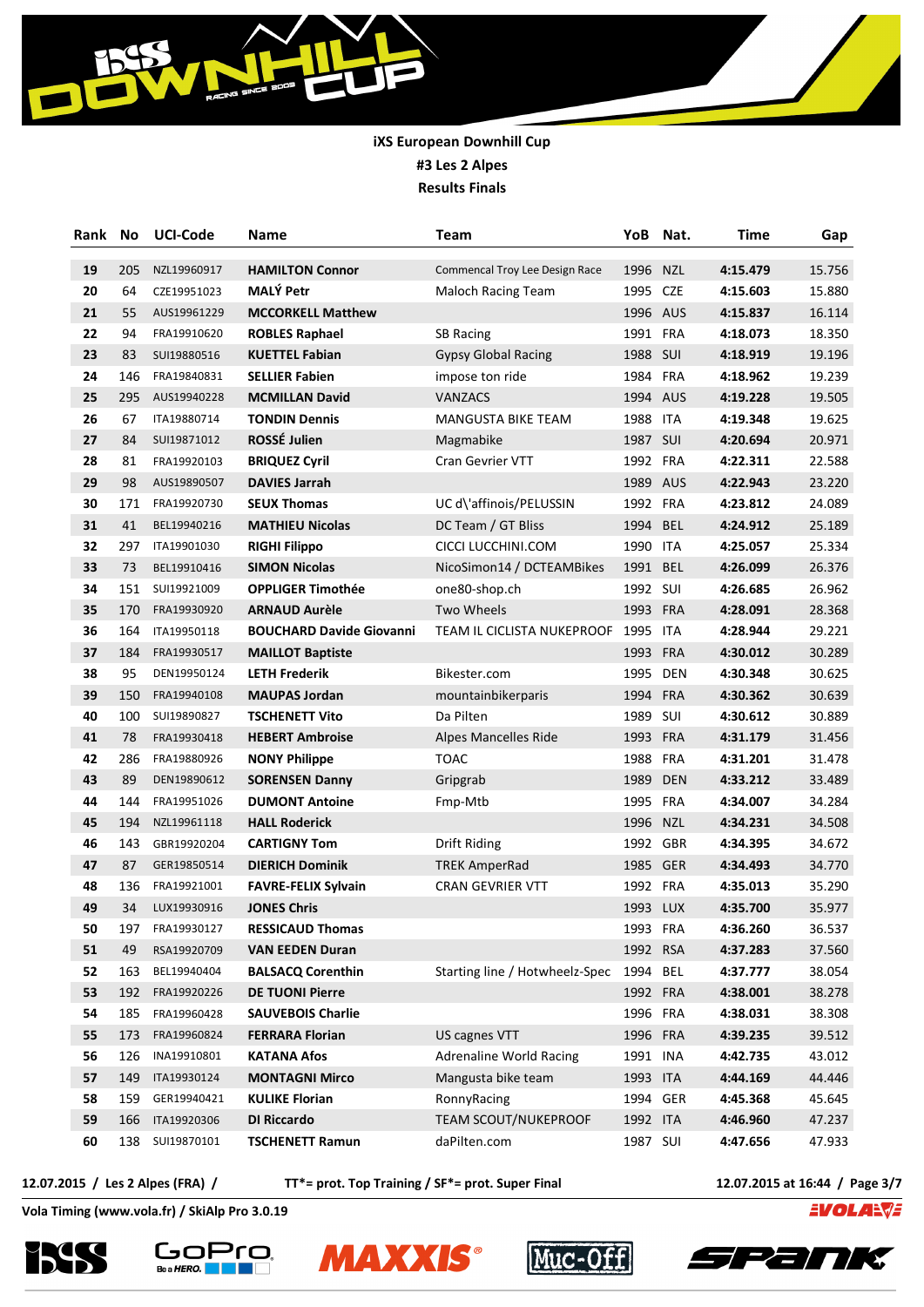| Rank | <b>No</b> | <b>UCI-Code</b> | <b>Name</b>                | Team                     | YoB      | Nat.       | Time     | Gap      |
|------|-----------|-----------------|----------------------------|--------------------------|----------|------------|----------|----------|
|      |           |                 |                            |                          |          |            |          |          |
| 61   | 86        | SUI19940525     | <b>VON BALLMOOS David</b>  | Racing Team Wild         | 1994 SUI |            | 4:49.412 | 49.689   |
| 62   | 137       | FRA19950603     | <b>REVENU Thomas</b>       | crangevriervtt           | 1995     | <b>FRA</b> | 4:49.464 | 49.741   |
| 63   | 125       | RUS19881211     | <b>EVGENY Statsenko</b>    | <b>ACID CREW</b>         | 1988     | <b>RUS</b> | 4:49.517 | 49.794   |
| 64   | 134       | ESP19860802     | <b>DOMEÑO Boris</b>        | Commencal andorra        | 1986 ESP |            | 4:49.552 | 49.829   |
| 65   | 135       | FRA19891005     | <b>DE NARDO Martin</b>     | <b>Cran Gevrier VTT</b>  | 1989     | <b>FRA</b> | 4:49.695 | 49.972   |
| 66   | 97        | GER19930312     | <b>SPONSEL Matthias</b>    | <b>MTBCG Racing</b>      | 1993     | <b>GER</b> | 4:50.905 | 51.182   |
| 67   | 180       | GER19951112     | <b>STEIERT Philipp</b>     |                          | 1995     | <b>GER</b> | 4:52.390 | 52.667   |
| 68   | 139       | SUI19850730     | <b>TSCHENETT Sergio</b>    | daPilten.com             | 1985     | <b>SUI</b> | 4:52.765 | 53.042   |
| 69   | 145       | FRA19950310     | <b>MULLER Timothee</b>     | <b>Honet Racing Team</b> | 1995     | <b>FRA</b> | 4:52.926 | 53.203   |
| 70   | 72        | FIN19930410     | <b>SUKANEN Mika</b>        | Hypy                     | 1993     | <b>FIN</b> | 4:53.192 | 53.469   |
| 71   | 191       | GER19960627     | <b>KASPER Nico</b>         |                          | 1996     | <b>GER</b> | 4:53.645 | 53.922   |
| 72   | 96        | GER19870731     | <b>DUSCHL Frederic</b>     | BERG-AB.de RACING        | 1987     | <b>GER</b> | 4:56.664 | 56.941   |
| 73   | 161       | FRA19910808     | <b>BEDENES Valentin</b>    | <b>SPADDOCK</b>          | 1991     | <b>FRA</b> | 4:58.218 | 58.495   |
| 74   | 147       | SUI19960709     | <b>AESCHBACHER Kilian</b>  | JP-Project               | 1996     | SUI        | 4:58.972 | 59.249   |
| 75   | 287       | GBR19861023     | <b>CAIN Ryan</b>           |                          | 1986     | <b>GBR</b> | 5:00.136 | 1:00.413 |
| 76   | 162       | ESP19930818     | <b>HERRANZ Guillermo</b>   | <b>SPORTPASION</b>       | 1993     | ESP        | 5:01.369 | 1:01.646 |
| 77   | 167       | SUI19960726     | <b>KOHLI David</b>         | The Braap Life!!         | 1996     | SUI        | 5:03.673 | 1:03.950 |
| 78   | 148       | ITA19900315     | <b>NOREK Justyn</b>        | koraxlapierredirty       | 1990     | <b>ITA</b> | 5:08.288 | 1:08.565 |
| 79   | 128       | FRA19940614     | <b>SAX Romain</b>          | <b>Batibois ALSACE</b>   | 1994     | <b>FRA</b> | 5:10.479 | 1:10.756 |
| 80   | 198       | CZE19930111     | <b>THÜRL Tomás</b>         |                          | 1993     | <b>CZE</b> | 5:15.834 | 1:16.111 |
| 81   | 122       | SUI19960513     | <b>BALDINGER Leon</b>      | <b>Bike Zone Team</b>    | 1996     | SUI        | 5:27.359 | 1:27.636 |
| 82   | 189       | NED19961009     | <b>VAN DER HEIDE Marin</b> |                          | 1996     | <b>NED</b> | 5:34.299 | 1:34.576 |
| 83   | 70        | RUS19880719     | <b>IVAKHNENKO Andrei</b>   | 32spokes                 | 1988     | <b>RUS</b> | 6:08.232 | 2:08.509 |
|      |           |                 |                            |                          |          |            |          |          |

#### **Did Not Start (20)**

| 23  | FRA19960304 | <b>KAERCHER Maxime</b>    | <b>VCUS</b>                     | 1996 FRA |  |
|-----|-------------|---------------------------|---------------------------------|----------|--|
| 27  | USA19900619 | <b>JACKSON Eliot</b>      | Pivot factory DH team           | 1990 USA |  |
| 36  | POR19950716 | <b>BICA GOIS Vasco</b>    | Ms Mad Team Racing Portugal     | 1995 POR |  |
| 42  | NED19960424 | <b>SNOEREN Floris</b>     | KonaBenelux                     | 1996 NED |  |
| 52  | NZL19930709 | <b>BROOKER Tyler</b>      | 3 sixty sports nzl / vanzacs ra | 1993 NZL |  |
| 82  | GER19920915 | <b>KRUSE Max</b>          | Solid Reverse Factory Racing    | 1992 GER |  |
| 90  | GER19880503 | <b>FISCHER Maximilian</b> | Team Green DH.Racing            | 1988 GER |  |
| 92  | HKG19880428 | <b>WONG Steven</b>        | Adrenaline World Racing         | 1988 HKG |  |
| 131 | CZE19870905 | <b>JOZA Richard</b>       | <b>BIKEFACTORY</b>              | 1987 CZE |  |
| 140 | NZL19930530 | <b>PRIOR Mat</b>          | DayZero.bike                    | 1993 NZL |  |
| 141 | BEL19940809 | <b>ROSMANT Thibaut</b>    | <b>DCteam</b>                   | 1994 BEL |  |
| 156 | SUI19951026 | <b>MEYER Lutz</b>         | Rancing Team Wild               | 1995 SUI |  |
| 157 | FRA19870623 | <b>MOLIMARD Cyril</b>     | régagnas ridin\\\' team         | 1987 FRA |  |
| 169 | GER19880715 | <b>HAINDL Maximilian</b>  | TREK AmperRad                   | 1988 GER |  |
| 174 | GER19900920 | <b>SIATS Sven</b>         | XXX Global Racing               | 1990 GER |  |
| 178 | GBR19951013 | <b>BLAIR Lachlan</b>      |                                 | 1995 GBR |  |
|     |             |                           |                                 |          |  |

**12.07.2015 / Les 2 Alpes (FRA) / TT\*= prot. Top Training / SF\*= prot. Super Final 12.07.2015 at 16:44 / Page 4/7**

**EVOLANTE** 









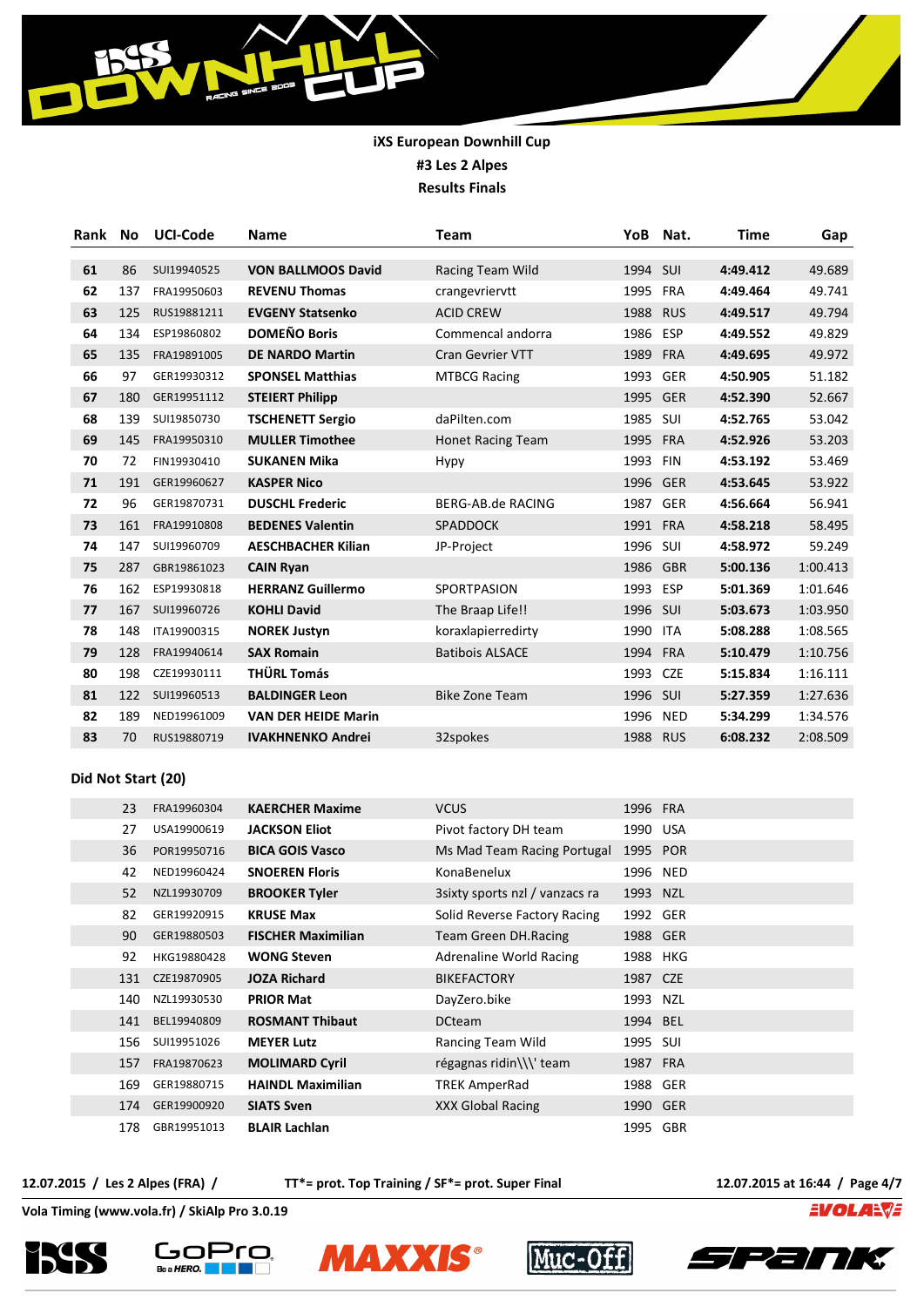

| Rank | No.  | UCI-Code    | <b>Name</b>              | Team                        | YoB      | Nat. | Time | Gap |
|------|------|-------------|--------------------------|-----------------------------|----------|------|------|-----|
|      | 181  | FRA19900806 | <b>BARALIER Benjamin</b> |                             | 1990 FRA |      |      |     |
|      | 290. | POR19961212 | <b>SOUSA Rafael</b>      | MS MAD TEAM RACING PORTUGAL | 1996 POR |      |      |     |
|      | 294  | BEL19870203 | <b>DUJARDIN Siegmund</b> |                             | 1987 BEL |      |      |     |
|      | 296. | AUS19960702 | <b>DAVIS Jackson</b>     | Specialized AUS             | 1996 AUS |      |      |     |

#### **Did Not Finish (4)**

| 77   | USA19951213     | <b>SHAW Walker</b>      |                                | 1995 USA |  |
|------|-----------------|-------------------------|--------------------------------|----------|--|
|      | 133 SUI19940613 | <b>LADINE Guillaume</b> | <b>BlackMetaulShapers</b>      | 1994 SUI |  |
|      | 165 ITA19850708 | <b>CROSETTO Fabio</b>   | TEAM IL CICLISTA OFF ROAD A.S. | 1985 ITA |  |
| 193. | FRA19950214     | <b>BOURBON Rémi</b>     |                                | 1995 FRA |  |

## **Pro Junior U19 male - Final**

| $\mathbf{1}$            | 201 | ITA19970920  | <b>REVELLI Loris</b>        | argentina bike                 | 1997 ITA |            | 3:57.796 |        |
|-------------------------|-----|--------------|-----------------------------|--------------------------------|----------|------------|----------|--------|
| 2                       | 203 | ESP19970325  | <b>MARIN Alex</b>           | GIANT FACTORY OFF-ROAD TEAM    | 1997 ESP |            | 4:00.100 | 2.304  |
| 3                       | 200 | AUS19970609  | <b>WARSHAWKSY Max</b>       | Bergamont Hayes World Team     | 1997 AUS |            | 4:00.983 | 3.187  |
| 4                       | 202 | GBR19970424  | <b>STEWART Neil</b>         | <b>FMD Racing</b>              | 1997 GBR |            | 4:05.031 | 7.235  |
| 5                       | 204 | GER19971029  | <b>GRANDY Silas Govinda</b> | Gates Nicolai Mountainbike Tea | 1997 GER |            | 4:05.615 | 7.819  |
| 6                       | 209 | NZL19970830  | <b>SANDRI Connor</b>        | Specialized Mons Royale Race T | 1997 NZL |            | 4:11.423 | 13.627 |
| $\overline{\mathbf{z}}$ | 206 | BEL19971109  | <b>FRANSOLET Maxime</b>     | The Fast Maxime Downhill Team  | 1997     | <b>BEL</b> | 4:13.868 | 16.072 |
| 8                       | 222 | FRA19980415  | VIGÉ Gaëtan                 | COMMENCAL / Vallnord by riding | 1998     | <b>FRA</b> | 4:13.985 | 16.189 |
| 9                       | 225 | FIN19970130  | <b>PETTERI Leivo</b>        | HHCMB / Raispo                 | 1997 FIN |            | 4:15.290 | 17.494 |
| 10                      | 234 | FRA19980603  | <b>CHATANAY Valentin</b>    | <b>TEAM CLIC VTT</b>           | 1998     | FRA        | 4:16.029 | 18.233 |
| 11                      | 236 | FRA19981127  | <b>DOUTRELIGNE Benjamin</b> | <b>US CAGNES</b>               | 1998 FRA |            | 4:19.622 | 21.826 |
| 12                      | 211 | ITA 19970920 | <b>FRANCARDO Tommaso</b>    | Pedroni cycles racing team     | 1997 ITA |            | 4:19.749 | 21.953 |
| 13                      | 210 | SVK19980210  | <b>ZEMAN Filip</b>          | <b>CTM Racing Team</b>         | 1998     | <b>SVK</b> | 4:25.081 | 27.285 |
| 14                      | 213 | NZL19970213  | <b>LAWTON Matt</b>          |                                | 1997 NZL |            | 4:26.003 | 28.207 |
| 15                      | 228 | NZL19970116  | <b>BURGESS Gareth</b>       | Norco Racing Development NZ    | 1997 NZL |            | 4:27.481 | 29.685 |
| 16                      | 243 | GBR19980426  | <b>EICHHORN Obi</b>         |                                | 1998 GBR |            | 4:27.636 | 29.840 |
| 17                      | 216 | FRA19981223  | <b>HIS Pacôme</b>           |                                | 1998     | <b>FRA</b> | 4:27.669 | 29.873 |
| 18                      | 239 | FRA19980717  | <b>ANOUILH Valentin</b>     | <b>VCPSF</b>                   | 1998     | <b>FRA</b> | 4:28.402 | 30.606 |
| 19                      | 215 | GER19980625  | <b>ABBOU Jannik</b>         | Radon Factory Downhill Team    | 1998     | <b>GER</b> | 4:31.397 | 33.601 |
| 20                      | 229 | FRA19980427  | <b>GOBERT Alexandre</b>     | <b>PJPC</b>                    | 1998 FRA |            | 4:36.224 | 38.428 |
| 21                      | 233 | FRA19980630  | <b>CABAL Guillaume</b>      | ROC VTT OZ EN OISANS           | 1998     | <b>FRA</b> | 4:37.031 | 39.235 |
| 22                      | 214 | FRA19981212  | <b>AMAR Lois</b>            | pjpc                           | 1998     | <b>FRA</b> | 4:38.448 | 40.652 |
| 23                      | 221 | FRA19970626  | <b>CABART Theo</b>          | ALPES MANCELLES RIDE           | 1997     | <b>FRA</b> | 4:40.633 | 42.837 |
| 24                      | 219 | USA19970518  | <b>INFANTE Rafaelo</b>      | Drag Bicycles                  | 1997 USA |            | 4:41.279 | 43.483 |
| 25                      | 238 | FRA19980824  | <b>JUSTINO Louis</b>        | Us Cagnes VTT                  | 1998     | <b>FRA</b> | 4:45.053 | 47.257 |
| 26                      | 224 | POR19980807  | <b>MARTINS Carlos</b>       | Desportivo Jorge Antunes       | 1998     | <b>POR</b> | 4:46.734 | 48.938 |
| 27                      | 240 | FRA19980728  | <b>JAVOUREZ Maxence</b>     |                                | 1998 FRA |            | 4:46.874 | 49.078 |

**12.07.2015 / Les 2 Alpes (FRA) / TT\*= prot. Top Training / SF\*= prot. Super Final 12.07.2015 at 16:44 / Page 5/7**

**EVOLARVE** 









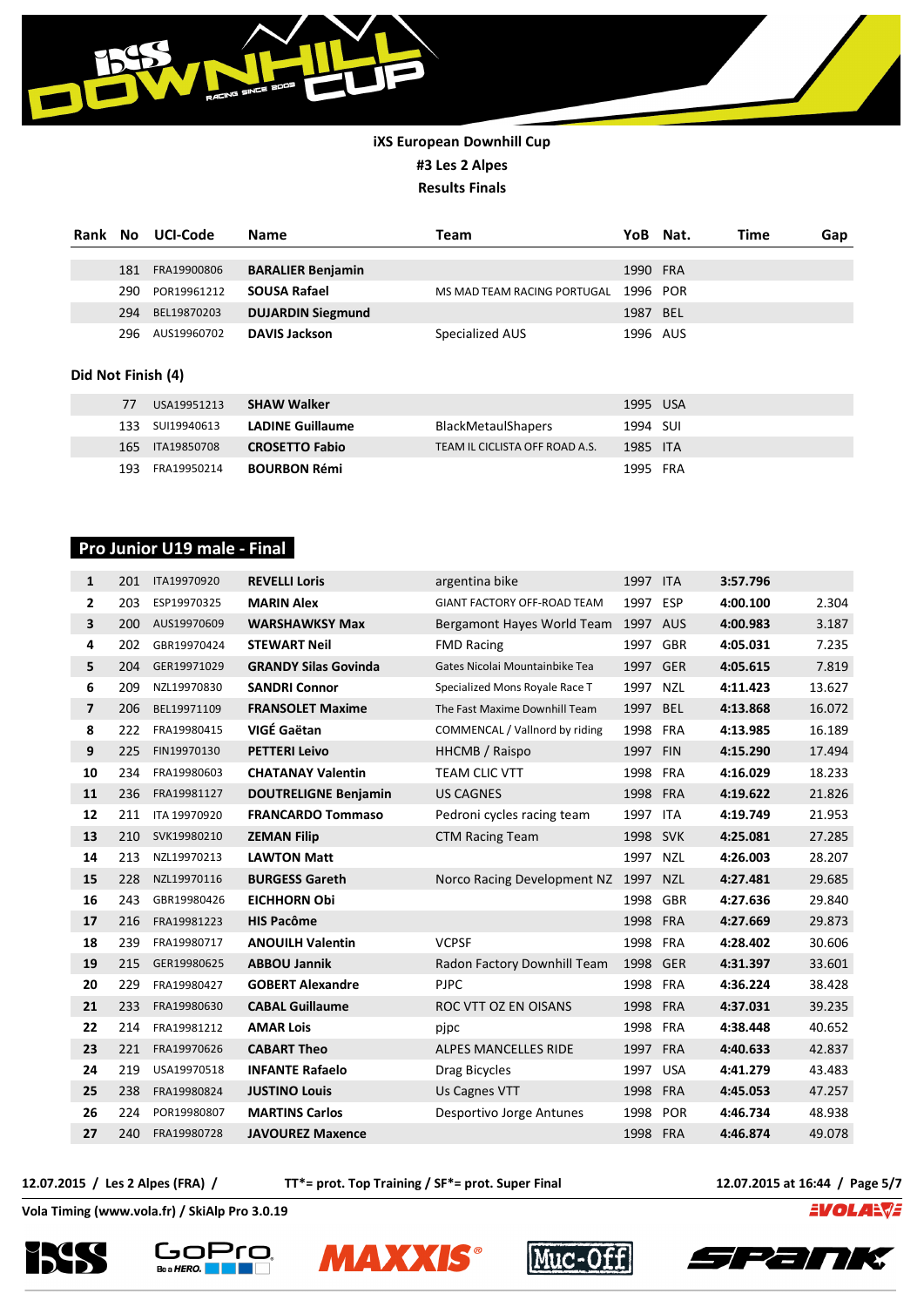

| Rank | No  | <b>UCI-Code</b> | <b>Name</b>             | Team                       | YoB      | Nat.       | Time     | Gap      |
|------|-----|-----------------|-------------------------|----------------------------|----------|------------|----------|----------|
|      |     |                 |                         |                            |          |            |          |          |
| 28   | 223 | ITA19970317     | <b>POZZALLO Angelo</b>  | Cranks n\' Chains          | 1997     | <b>ITA</b> | 4:49.771 | 51.975   |
| 29   | 289 | FRA19971015     | <b>DANDA Maxime</b>     | <b>FATALBIKE</b>           | 1997     | <b>FRA</b> | 4:52.855 | 55.059   |
| 30   | 212 | AUT19980126     | <b>DAXBACHER Markus</b> | Sports Nut DH Team         | 1998     | AUT        | 4:53.959 | 56.163   |
| 31   | 218 | DEN19970213     | <b>JUNGERSEN Rasmus</b> |                            | 1997     | <b>DEN</b> | 4:54.426 | 56.630   |
| 32   | 235 | ITA19970625     | <b>VITULO Manuel</b>    | TEAM IL CICLISTA NUKEPROOF | 1997     | <b>ITA</b> | 5:04.326 | 1:06.530 |
| 33   | 220 | FRA19981031     | NICON Jérémy            | AAMB RIDING ACTION         | 1998 FRA |            | 5:10.212 | 1:12.416 |
| 34   | 208 | NZL19970108     | <b>JACKSON Liam</b>     | <b>Action Downunder</b>    | 1997     | <b>NZL</b> | 6:15.331 | 2:17.535 |
|      |     |                 |                         |                            |          |            |          |          |

#### **Did Not Start (2)**

| 207 AUS19980309 | <b>MORTON Remy</b>                   | Polygon UR | 1998 AUS |
|-----------------|--------------------------------------|------------|----------|
|                 | 226 FRA19981215 <b>COUREAUT Axel</b> | Irigny VTT | 1998 FRA |

#### **Did Not Finish (2)**

| 231 FIN19980110 | <b>SAARELA Eero</b>              | Retkikunta Racing | 1998 FIN |  |
|-----------------|----------------------------------|-------------------|----------|--|
|                 | 242 BRA19970309 HENRIQUE Mathias |                   | 1997 BRA |  |

## **Pro Youth U17 male - Final**

| 1                       | 248 | CAN19990815 | <b>ILES Finn</b>          | Lapierre Gravity Republic        | 1999     | <b>CAN</b> | 4:00.357 |          |
|-------------------------|-----|-------------|---------------------------|----------------------------------|----------|------------|----------|----------|
| 2                       | 252 | GBR19990710 | <b>SEAGRAVE Kaos</b>      | <b>FMD Racing</b>                | 1999     | <b>GBR</b> | 4:13.361 | 13.004   |
| 3                       | 244 | ITA19990220 | <b>BIANCIOTTO Andrea</b>  | KORAX LAPIERRE DIRTY TEAM        | 1999     | <b>ITA</b> | 4:15.615 | 15.258   |
| 4                       | 247 | GER19991223 | <b>ULMSCHNEIDER TIII</b>  | <b>MRC Young Guns</b>            | 1999     | <b>GER</b> | 4:19.425 | 19.068   |
| 5                       | 253 | SUI19990429 | MÜLLER Jérôme             | <b>Magic Downhill-Transition</b> | 1999     | SUI        | 4:20.151 | 19.794   |
| 6                       | 263 | FRA19990308 | <b>MAGGIOLINI Yannick</b> | <b>US CAGNES</b>                 | 1999     | <b>FRA</b> | 4:21.024 | 20.667   |
| $\overline{\mathbf{z}}$ | 255 | SUI19990415 | <b>MICHELLOD Loris</b>    | Verbier Bikepark                 | 1999 SUI |            | 4:23.105 | 22.748   |
| 8                       | 258 | AUS19990408 | <b>MAIWALD Baxter</b>     | giant/yarra valey cycles race    | 1999     | <b>AUS</b> | 4:25.028 | 24.671   |
| 9                       | 264 | FRA20000614 | <b>MARIUS Justino</b>     | Us Cagnes VTT                    | 2000     | <b>FRA</b> | 4:28.097 | 27.740   |
| 10                      | 246 | ITA19990202 | <b>MONZONI Federico</b>   | Smile Bike                       | 1999     | <b>ITA</b> | 4:31.608 | 31.251   |
| 11                      | 257 | SUI19991116 | <b>REUSSER Pascal</b>     | Radon HOT-TRAIL Racing           | 1999     | <b>SUI</b> | 4:32.627 | 32.270   |
| 12                      | 251 | ITA19990215 | <b>MANAZZALE Mirko</b>    | airoh axo santacruz              | 1999     | <b>ITA</b> | 4:33.881 | 33.524   |
| 13                      | 260 | SUI19990106 | <b>HENZI Luca</b>         | Radon HOT-TRAIL Racing           | 1999     | SUI        | 4:41.712 | 41.355   |
| 14                      | 254 | CZE20000502 | <b>SKAREK Tomas</b>       | Maloch Racing Team               | 2000     | <b>CZE</b> | 4:48.427 | 48.070   |
| 15                      | 256 | AUS19990626 | <b>HORSMAN Riley</b>      |                                  | 1999 AUS |            | 4:55.286 | 54.929   |
| 16                      | 259 | ESP20001124 | <b>ARACIL Joan</b>        | GrownUp Team                     | 2000     | <b>ESP</b> | 5:00.699 | 1:00.342 |
| 17                      | 265 | FRA19991117 | <b>FRANCIOLI Léo</b>      |                                  | 1999     | <b>FRA</b> | 5:03.038 | 1:02.681 |
| 18                      | 288 | FRA20000522 | <b>IRIARTE Esteban</b>    |                                  | 2000     | <b>FRA</b> | 5:20.930 | 1:20.573 |
| 19                      | 262 | FRA19991027 | <b>BAUSCHERT Alan</b>     | <b>SB Racing</b>                 | 1999     | <b>FRA</b> | 5:41.433 | 1:41.076 |
| 20                      | 245 | GBR19990126 | <b>PARFITT Joe</b>        | wideopenmag.co.uk                | 1999     | GBR        | 6:29.562 | 2:29.205 |

**12.07.2015 / Les 2 Alpes (FRA) / TT\*= prot. Top Training / SF\*= prot. Super Final 12.07.2015 at 16:44 / Page 6/7**

**EVOLANTE**